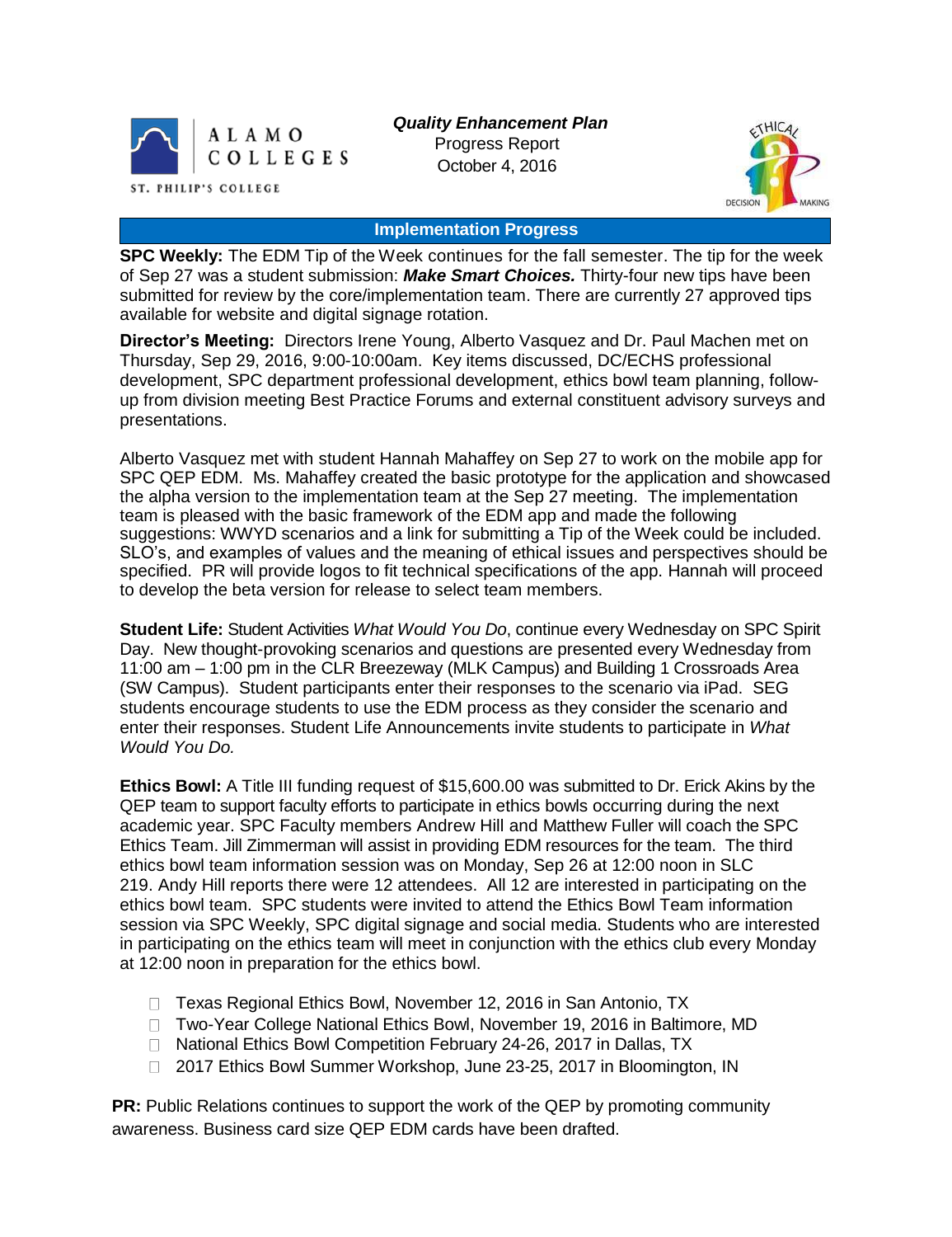

The business card size QEP EDM cards would be used for Med-Lab students to carry in their I.D. badge holders while out at clinical rotations. The card design may prove to be useful for all of Allied Health, Nursing, and Biomedical Engineering Technology Program students who work in hospitals. Cards will be distributed and students will be encouraged to use the EDM process as a lead-in to analyzing clinical case studies that encourage identification of professional values, ethical issues and perspectives.

**QEP Core/Implementation Team**: The core team will meet today from 2:00 – 4:00 pm, CLR 301.

## **Assessment**

**Personal & Social Responsibility Inventory (PSRI):** To further promote student participation, QEP directors and Dr. Hinojosa have requested from Iowa State University RISE the 'age 18 consent' requirement be removed. More students may complete the survey if the consent statement is eliminated. We want to ensure DC/ECHS student population are completing the survey. According to FERPA there is no difference between a traditional student in a postsecondary institution and a student who is under the age of 18 at the institution. Both are considered eligible students (per Ellen Campbell of the Family Policy Compliance Office [www.ed.gov/fpco\)](https://mail.alamo.edu/owa/redir.aspx?C=sXxFZN20ZCUjVpdGx3glUoQe6Tg3eoX73c8Jphfu-FKDQ7eJ1uDTCA..&URL=http%3a%2f%2fwww.ed.gov%2ffpco). This is also in accordance with SACSCOC. DC/ ECHS students must have the same assessment opportunities as the traditional student population.

The PSRI 2 (post-test) will be launched on Nov 28 and only sent to students who completed the PSRI 1 (pre-test). The PSRI 2 will remain open until December 16, 2016. The first 1,000 students completing both will receive a \$20.00 bookstore gift card. This time span allows 14-15 weeks of instruction to occur prior to administration of the post-test as recommended by RISE.

In regards to PSRI e-mail communication to students, QEP directors with recommendation from cabinet members have determined that the PSRI message/announcement inviting initial student participation could continue to come from the president's office but replies to the message and feedback could be filtered and monitored through SPC's, Feed the Tiger. John Orona has received the new e-mail account for SPC-President and is coordinating designated access to this account.

**Defining Issues Test Version-2 (DIT-2):** The DIT-2 is scheduled for administration to randomly selected course sections Nov 14 – Dec 2, 2016. The Student Assignment Survey will be administered in conjunction with the DIT-2, Nov 14 – Dec 2, 2016.

**Rubric Assessment:** Sonia Valdez has forwarded an information packet for artifact collection and rubric assessment to instructional deans and chairs. Flex I Artifacts will be collected on Oct 7. Flex II and all other courses will have artifacts collected in Nov. Rubric assessment and calibration is scheduled for Feb 2-3, 2017.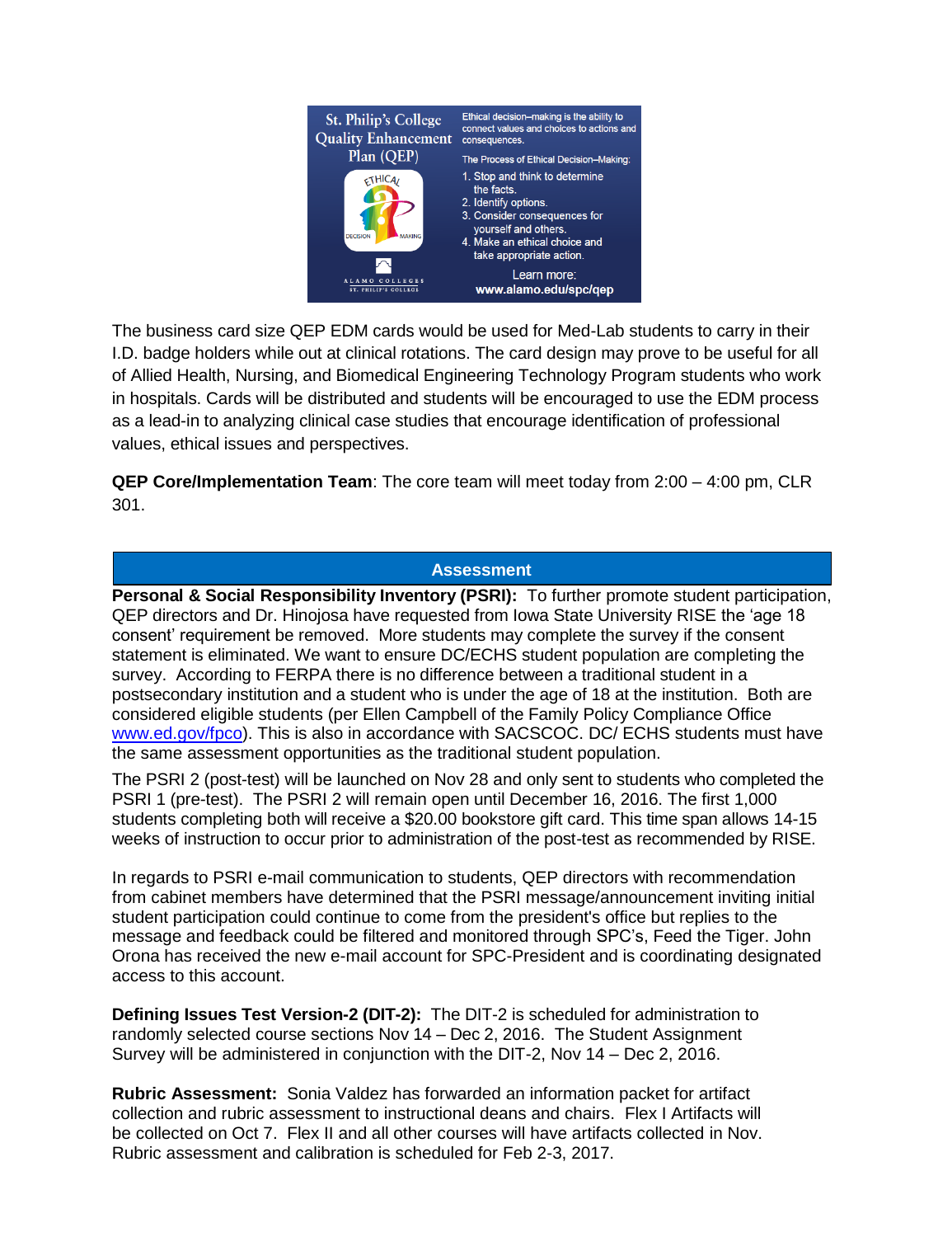**External Constituent Surveys:** Alberto Vasquez has continued attending the Advisory committee meetings to reach out to our external constituents. The due date for surveys to be submitted to QEP directors is Nov 28. Mr. Vasquez has made himself available to the Advisory Committee meetings and other external constituent meetings to help proctor the survey and collect them. Mr. Vasquez is scheduled to attend the following external constituent advisory committee meetings:

|                          | <b>Fall 2016</b>                    |                   |                        |                |
|--------------------------|-------------------------------------|-------------------|------------------------|----------------|
| #                        | <b>Advisory Committee</b>           | <b>Date</b>       | Time/Location          | <b>Surveys</b> |
|                          |                                     |                   |                        | (Complete)     |
| 1                        | <b>Nursing</b>                      | Sep 2             | 3:00 pm CHP 120        | 9              |
| $\overline{2}$           | Message Therapy                     | Sep 13            | 6:00 pm - CHP 120      | 11             |
| 3                        | <b>AEMT</b> - Biomedical            | Sep 23            | 12:00 pm ASB 239       | 3              |
| $\overline{\mathcal{A}}$ | <b>Diesel</b>                       | Oct 14            | 11:30 am SWC 114       |                |
| 5                        | <b>BIS</b> - Accounting             | Oct 20            | 3:00 pm - TBD          |                |
| 6                        | <b>Hospitality/Hotel Management</b> | <b>Oct 21</b>     | 2:00 pm Artemisia      |                |
| $\overline{7}$           | <b>Culinary Arts</b>                | Oct 25            | 11:30 am Artemisia     |                |
| 8                        | BIS - IT                            | Oct 27            | 3:00 pm - TBD          |                |
| 9                        | Baking and Pastry Arts              | Nov <sub>2</sub>  | 10:30 am Artemisia     |                |
| 10                       | <b>BIS - Business Management</b>    | Nov <sub>3</sub>  | 3:00 pm - TBD          |                |
| 11                       | <b>Restaurant Management</b>        | Nov 9             | 11:30 am Artemisia     |                |
| 12                       | <b>BIS</b> - Administrative         | Nov 17            | 3:00 pm - TBD          |                |
| 13                       | Aircraft                            | Nov 18            | 11:00-1:00 SWC Bldg. 3 |                |
|                          | Spring 2017                         |                   |                        |                |
|                          | <b>HIT</b>                          | Mar <sub>03</sub> | 11:30 am CHP 120       |                |

## **Professional Development**

Scheduling is underway for professional development at Seguin HS, Judson ISD, Schertz-Cibolo, Universal City ISD, La Vernia HS and Alamo Heights HS.

As a way to extend PD to other distant locations collaboration and planning for a QEP expo is in progress. The QEP expo would include:

- Teaching & Assessing EDM workshop
- Student Focus Group simulation
- WWYD *What Would You Do?* demonstration
- Library resources presentation and 'hands on' activity
- Institutional Assessment Information
- QEP Tip of the Week Collection
- Preview of the new SPC EDM App
- QEP Jeopardy and prizes
- EDM t-shirt
- PD certificate of completion
- Continental breakfast and light lunch

The projected date for the expo is Sat, Nov 5, 9:00am-12:00 noon. Location: TBD. For DC/ECHS faculty members having access to ACES, registration and sign-up would be via Alamo Talent.

The QEP implementation team continues to discuss EDM professional development activities for spring 2017. It has been suggested that Cara Biasucci, Director, Ethics Unwrapped Video Series & Educational Program, McCombs School of Business at the University of Texas at Austin be invited to present for the SPC spring convocation or during PDW. The implementation team also identified an alternate presenter. Dr.Teri Murphy, is Associate Professor of International Development & Service Department of International Development and Service at Concordia University, Portland Oregon. She has served as a conflict analysis and resolution program coordinator in Istanbul, Turkey.